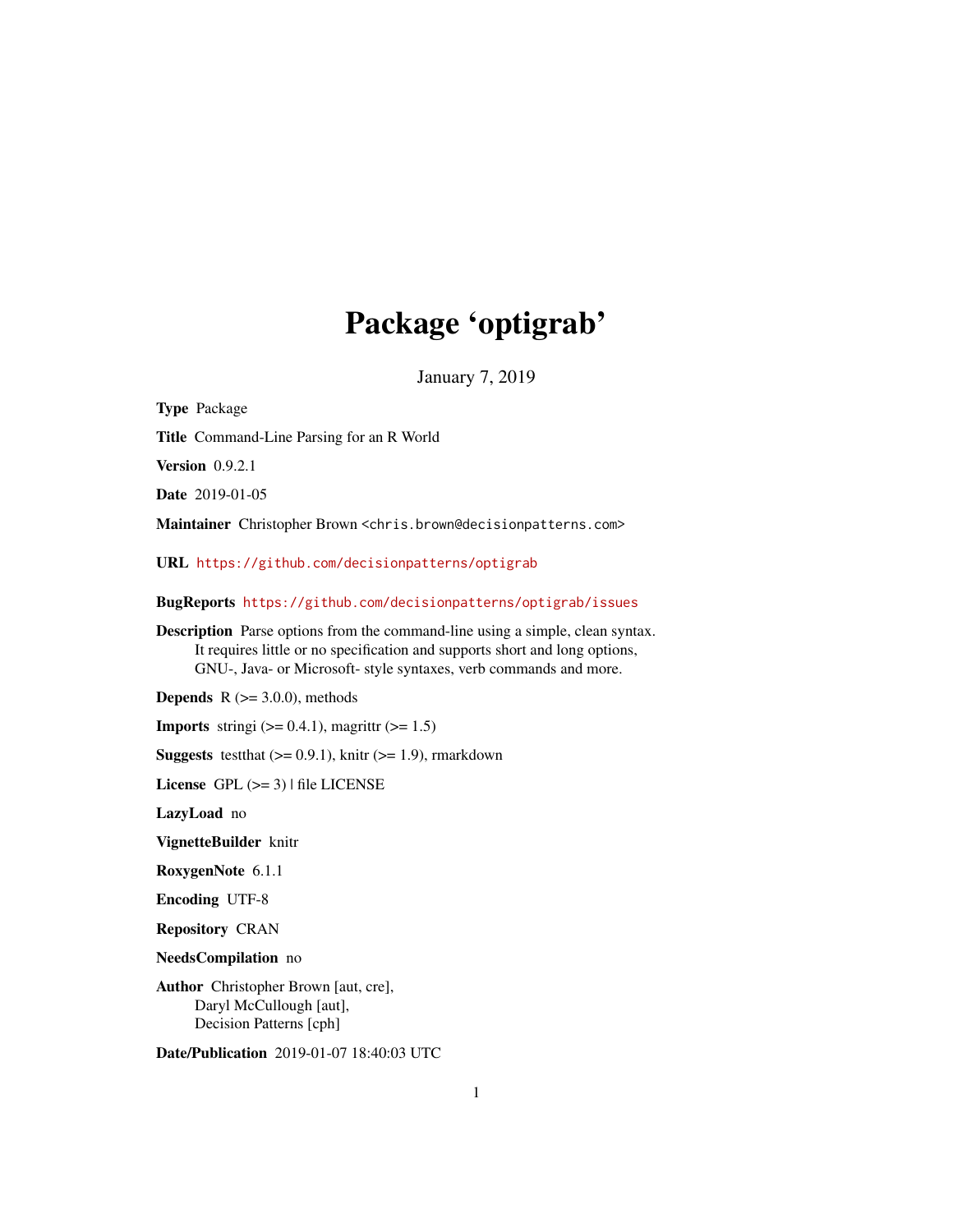## <span id="page-1-0"></span>R topics documented:

| $\mathcal{D}_{\mathcal{L}}$ |
|-----------------------------|
| 3                           |
| $\overline{\mathcal{A}}$    |
| $\overline{4}$              |
| 5                           |
| 6                           |
| 7                           |
| 8                           |
| <b>9</b>                    |
|                             |
|                             |
| - 12                        |
| -13                         |
|                             |
|                             |
|                             |
|                             |
|                             |

#### **Index** 2008 **[18](#page-17-0)**

<span id="page-1-1"></span>gnu\_style *GNU-style command line options*

#### Description

Functions for enabling GNU-style commpand-line option behavior.

## Usage

gnu\_style

## Format

An object of class list of length 3.

## Details

Functions for enabling GNU-style command-line options. GNU-style options are characterized by a single dash (-) before single character option flags and a double dash (--) before multiple character option flags.

By convention, gnu style options flags must begin with a letter; if numbers were allowed option flags would be ambiguous with negative option values.

## References

[GNU Command Line Standards]http://www.gnu.org/prep/standards/standards.html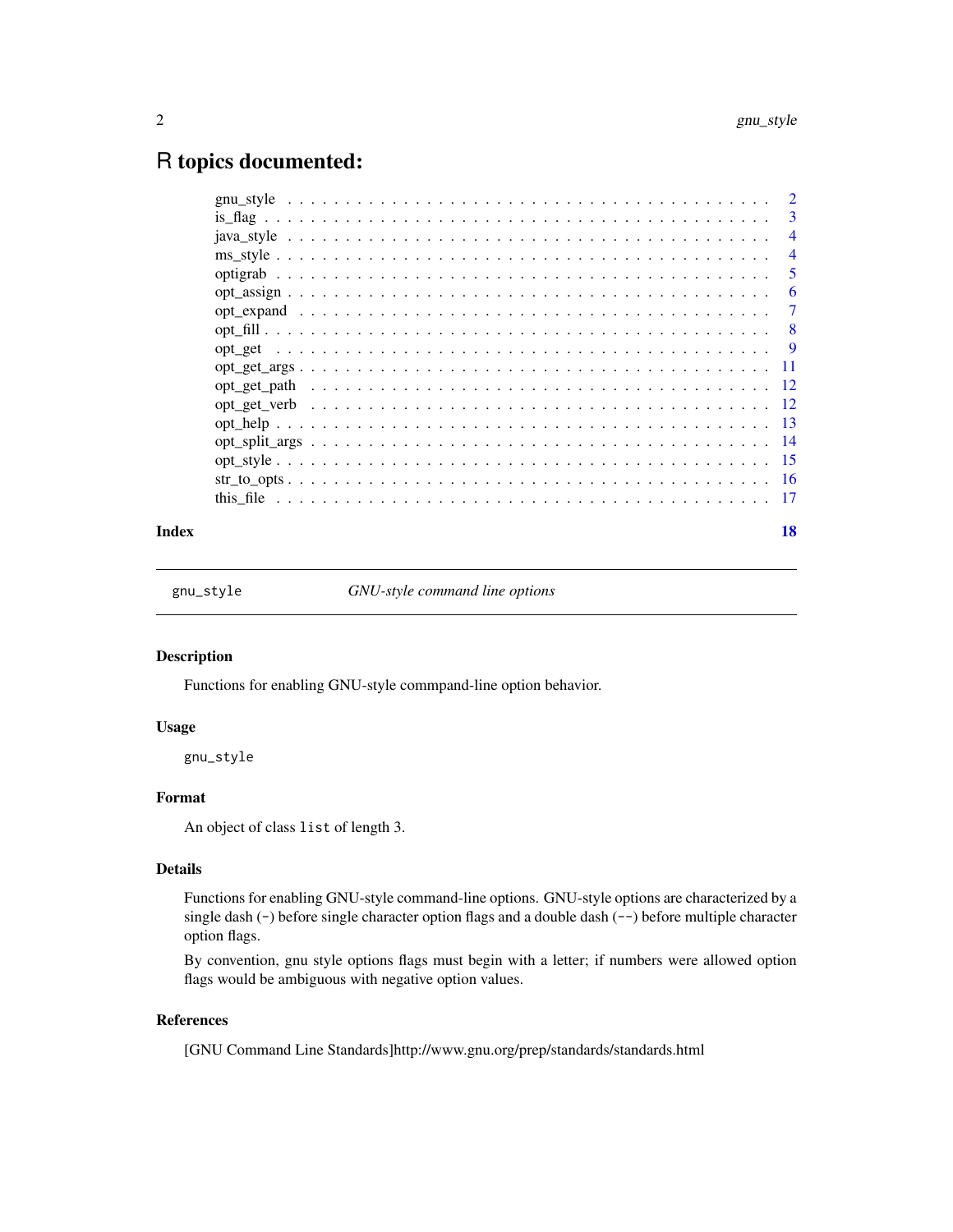#### <span id="page-2-0"></span>is\_flag 3

## See Also

- Non-exported function  $\star$ \_flag\_test,  $\star$ \_flag\_to\_name and  $\star$ \_name\_to\_flag
- [gnu\\_style](#page-1-1)
- [java\\_style](#page-3-1)
- [ms\\_style](#page-3-2)

is\_flag *Determine if/which vector element are options flags*

#### Description

Determines if an element of a vector is an option flag (as opposed to a value ) by checking against the option style

#### Usage

is\_flag(x)

which.flag(x)

#### Arguments

x vector of options, for example commandArgs().

## Details

is\_flag and which.flag are internal functions not expected to be called directly.

They are used to identify which elements of the option vector are option names (as opposed to option values). Options are identified by getOptions('optigrab')\$style\$flag\_test. By defailt, optigrab follows GNU-style command line arguments, i.e. those beginning with "–" or "-" and are set at the time of package loading.

#### Value

logical. indicating which arguments are flags.

numeric

```
optigrab:::is_flag( c( "--foo", "bar") )
optigrab:::is_flag( c( "--foo", "bar", "-f", "-b", "text" ) )
optigrab:::which.flag( c( "--foo", "bar") )
optigrab:::which.flag( c( "--foo", "bar", "-f", "-b", "text" ))
```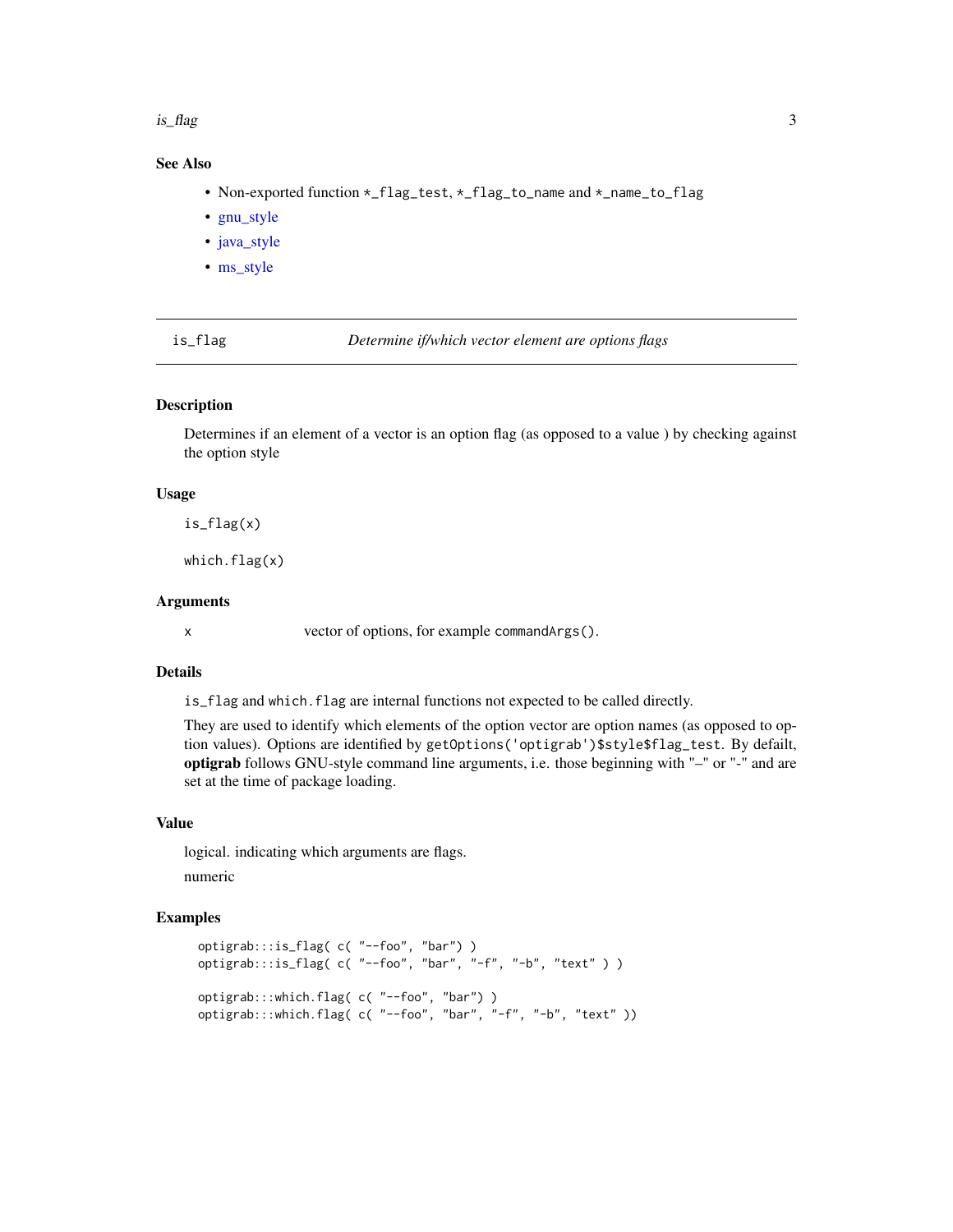<span id="page-3-1"></span><span id="page-3-0"></span>

Functions for enabling Java-style commpand-line option behavior.

#### Usage

java\_style

## Format

An object of class list of length 3.

## Details

Functions for enabling Java-style command-line options. Java-style options are characterized by a single dash  $(-)$  before the option name.

By conventions, Java-style options cannot must begin with a upper or lower case letter.

## See Also

- Non-exported function \*\_flag\_test, \*\_flag\_to\_name and \*\_name\_to\_flag
- [gnu\\_style](#page-1-1)
- [java\\_style](#page-3-1)
- [ms\\_style](#page-3-2)

<span id="page-3-2"></span>ms\_style *Microsoft-style command line options*

## Description

Functions for enabling Microsoft-style commpand-line option behavior.

#### Usage

```
ms_style
```
## Format

An object of class list of length 3.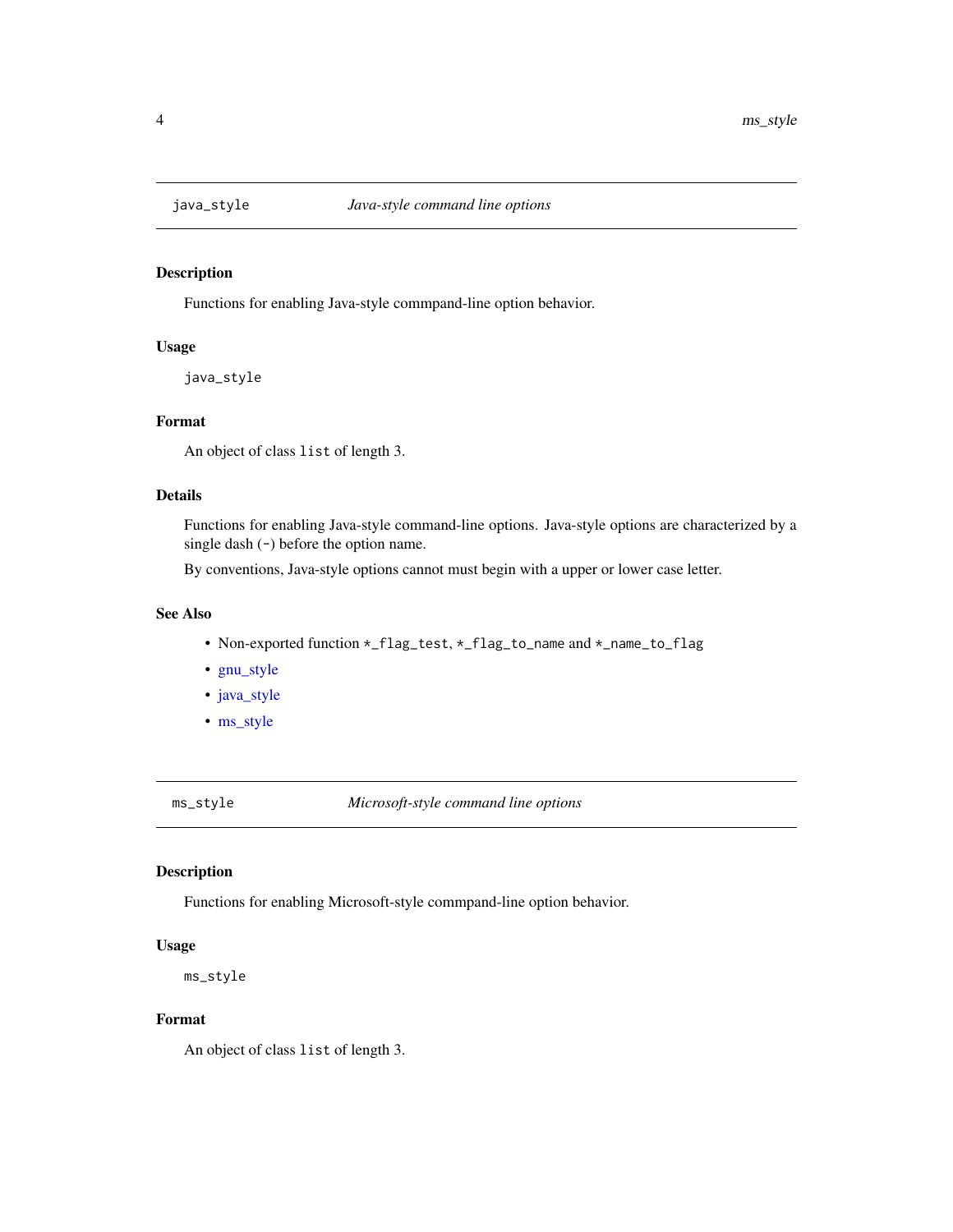#### <span id="page-4-0"></span>optigrab 5

## Details

Functions for enabling Microsoft-style command-line options. Microsoft-style options are characterized by a single forward slash (/) before the option name.

Microsoft-style options can be supported by seetting

#### See Also

- Non-exported function \*\_flag\_test, \*\_flag\_to\_name and \*\_name\_to\_flag
- [gnu\\_style](#page-1-1)
- [java\\_style](#page-3-1)
- [ms\\_style](#page-3-2)

#### Examples

```
opt_style(ms_style)
opt_get( "foo", opts=c("/foo", "bar") )
```
optigrab *Optigrab*

#### Description

The optigrab packages providesa function opt\_grab to retrieve options/arguments from the command line. It is useful for running R in batch mode with R CMD BATCH ... or Rscript.

GNU-, Java- and Microsoft-style command line options are supported. GNU-style is the default. See the *optigrab* vignettes or the github README file for details.

## See Also

- [opt\\_get\(\)](#page-8-1)
- [base::commandArgs\(\)](#page-0-0)

```
## Not run:
 opt_get( c("foo","f"))
## End(Not run)
 opts <- c( "--flag", "bar" )
 flag <- opt_get( c("foo","f"), opts=opts ) # bar
```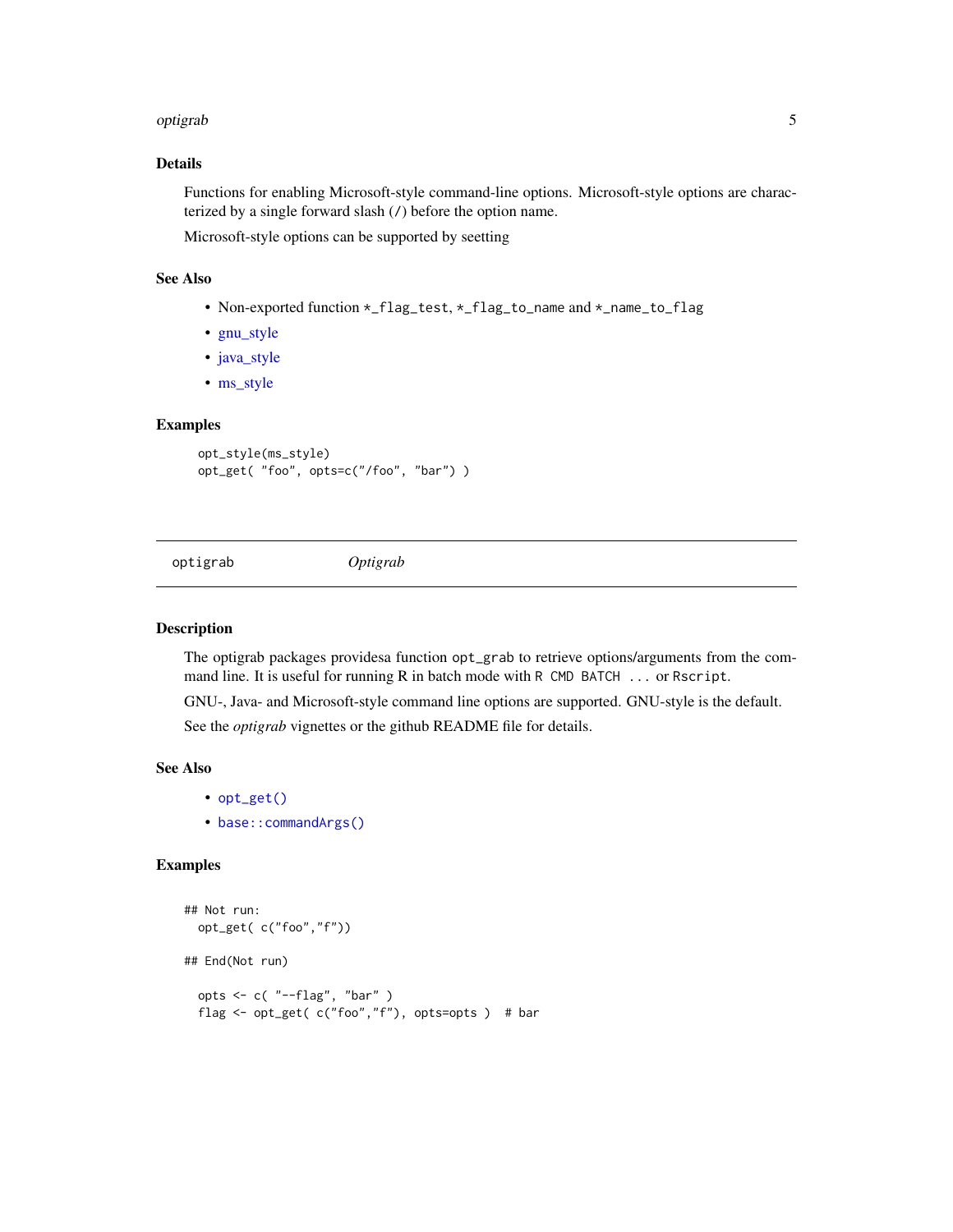<span id="page-5-0"></span>

Combines opt\_get and assign for convenience.

## Usage

```
opt\_assign(x, pos = 1, inherits = FALSE, name = x, ...,assign.na = FALSE)
```
opt\_assign\_all(x, ..., assign.na = FALSE)

## Arguments

| X         | character or list; variable names or alias. If no coercion is done, and the first<br>element of a character vector of length greater than one will be used, with a<br>warning. |
|-----------|--------------------------------------------------------------------------------------------------------------------------------------------------------------------------------|
| pos       | where to do the assignment. By default, assigns into the current environment.<br>See 'Details' for other possibilities.                                                        |
| inherits  | logical; should the enclosing frames of the environment be inspected? This is<br>$argument$ is supplied to base:: $assign()$ .                                                 |
| name      | character; name(s) of option as passed to $opt\_get$ . (Default: 'x")                                                                                                          |
| $\ddotsc$ | arguments passed to opt_get                                                                                                                                                    |
| assign.na | logical; whether NA can be assigned. (Default: FALSE)                                                                                                                          |
|           | opt_assign combines opt_get and assign in one call. The name argument is<br>passed as $opt\_get(name=);$ it defaults to x so it is generally not needed.                       |
|           | opt_assign_all does multiple assignments but does not allow for a names ar-<br>guments. Values are names by x.                                                                 |

## See Also

- [opt\\_get\(\)](#page-8-1)
- [base::assign\(\)](#page-0-0)

```
opt_assign( "foo", opts=c("--foo","bar") )
opt_assign( c("foo","f"), opts=c("--foo","baz") )
```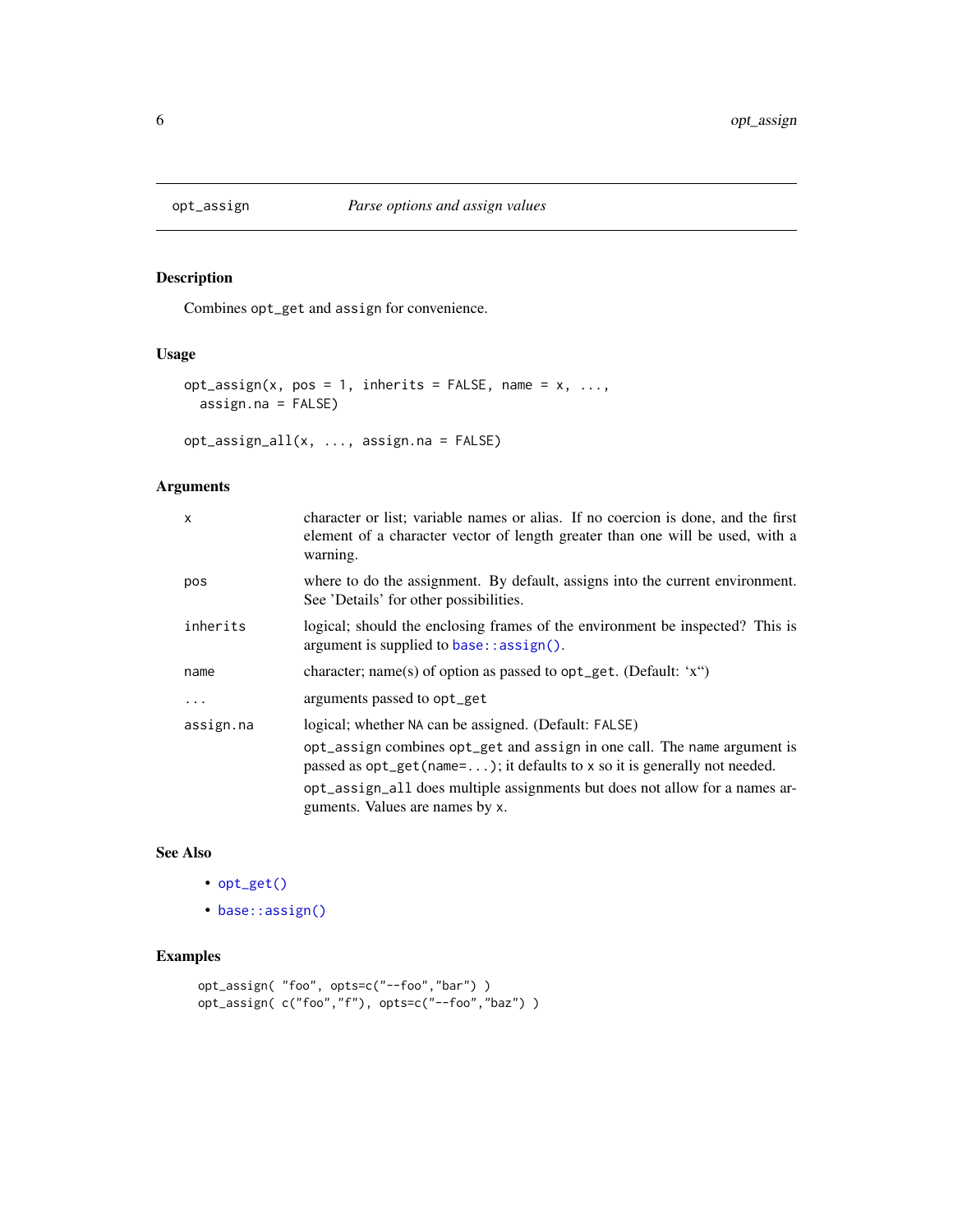<span id="page-6-0"></span>

Expand option vector to split names from values. This is an internal function and should generally not be called directly.

#### Usage

```
opt_expand(opts = commandArgs())
```
## Arguments

opts character vector of arguments. (Default: [base::commandArgs\(\)](#page-0-0) )

## Details

opt\_expand does two things:

#1. Removes values preceding and including --args. #2. Splits and value containing an equal  $(*)$  sign.

#### Note

non-exported

#### See Also

- [opt\\_grab\(\)](#page-8-2)
- [base::commandArgs\(\)](#page-0-0)

```
optigrab:::opt_expand()
optigrab:::opt_expand( opts=c( "--foo", "bar") )
```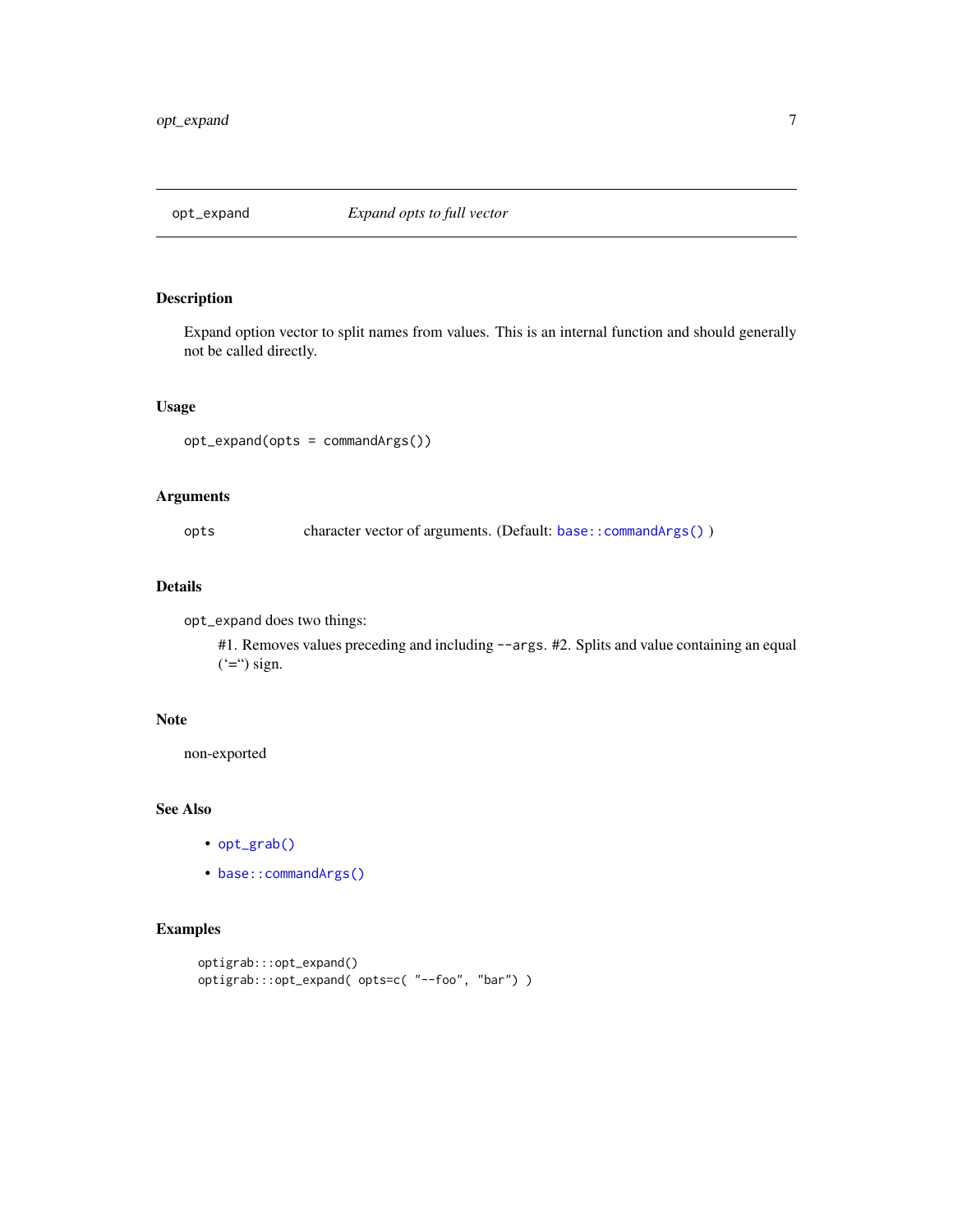<span id="page-7-0"></span>opt\_fill *opt\_fill*

#### Description

Fill a recursive structure with command-line arguments

#### Usage

```
opt_fill(x, opts = commandArgs(), style = getOption("optigrab")$style)
```
#### Arguments

|       | list-like (recursive)) object with names to use as a template.         |
|-------|------------------------------------------------------------------------|
| opts  | character command-line option list (Default: command $\text{Arg}(y)$ ) |
| stvle | string; the command-line style (Default: getOption('optigrab')\$ style |

## Details

opt\_fill uses x as a template of values to be retrieved. Named elements of x are retrieved from the command line using [opt\\_get\(\)](#page-8-1). Values are coerced to the type/class of the elements of x.

This gives a handy way of defining and retrieving all setting at once overridding the defaults.

opt\_fill is similar to [utils::modifyList\(\)](#page-0-0) but does not work recursively.

#### Value

(A copy of) x, with values filled from the command-line. If  $x$  is a reference structure, this is done by reference, returning the object invisibly.

#### See Also

[opt\\_get\(\)](#page-8-1) [utils::modifyList\(\)](#page-0-0)

```
defaults <- list( foo="a", bar=1 )
opt_fill( defaults, opts=c( '--foo', 'command-line-foo' ))
opt_fill( defaults, opts=c( '--foo', 'command-line-foo', '--bar', '9999' ))
defaults <- as.environment(defaults)
opt_fill( defaults, opts=c( '--foo', 'env-fill', '--bar', '555' ))
str( as.list(defaults) )
```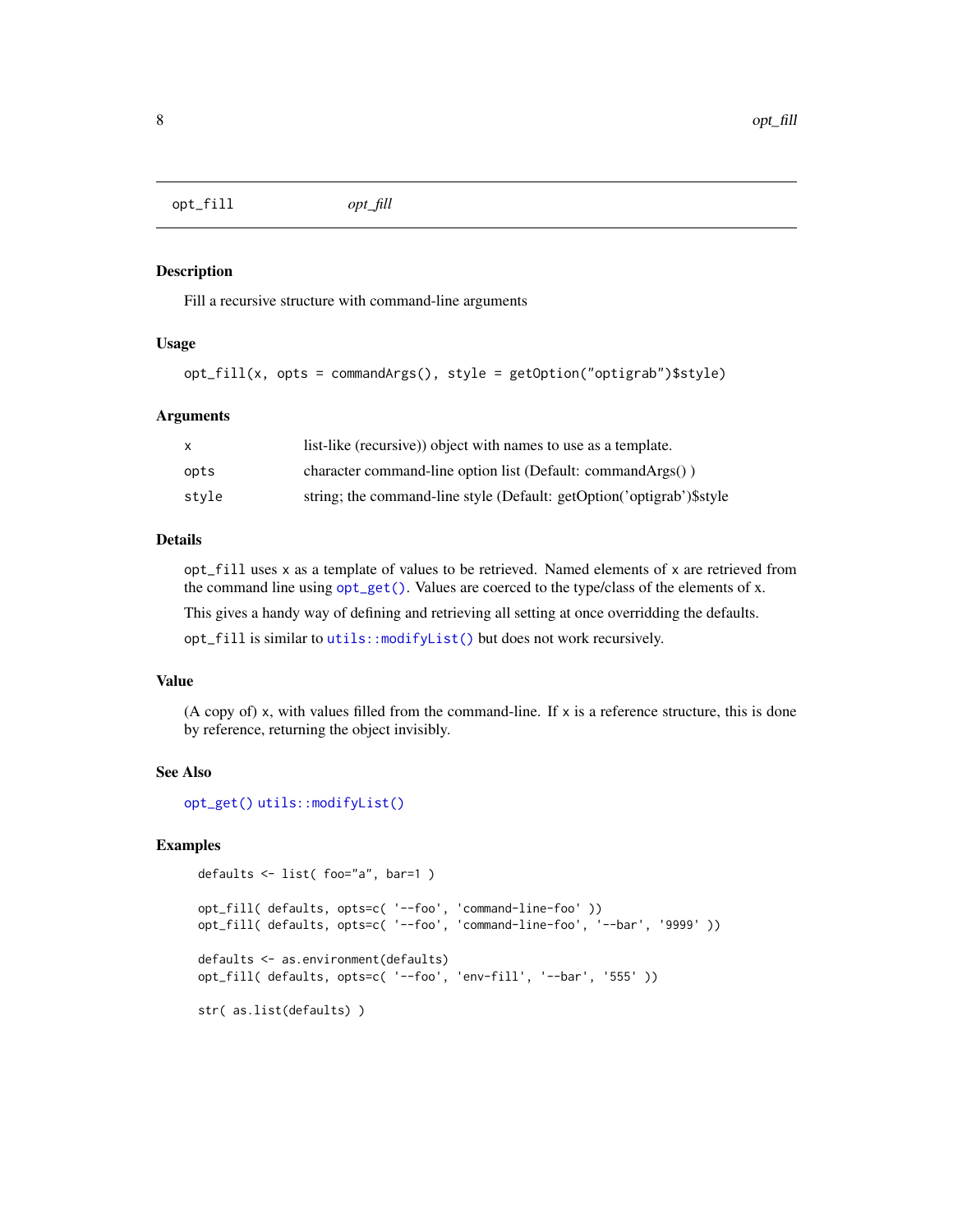<span id="page-8-2"></span><span id="page-8-1"></span><span id="page-8-0"></span>

Returns value(s) from the command-line associated with the desired option.

## Usage

```
opt_get(name, default, n, required = FALSE, description = NULL,
  opts = commandArgs(), style = getOption("optigrab")$style)
opt_get_gnu(flag, ...)
opt_get_ms(flag, ...)
opt_get_java(flag, ...)
opt_grab(flag, n = 1, opts = commandArgs())
```
#### Arguments

| name        | character; vector of possible synonymes for the "flag" that identifies the option.                                                                           |
|-------------|--------------------------------------------------------------------------------------------------------------------------------------------------------------|
| default     | any; the value(s) provided if the flag is not found (default: $NA$ )                                                                                         |
| n           | integer; number of values to retrieve. See Details. (default: determined by<br>default, see <b>Details</b> below.)                                           |
| required    | logical; whether the value is required. If not found or an incorrect, number of<br>values are found, an error is thrown. (default: FALSE)                    |
| description | (character) message to be printed with opt_help                                                                                                              |
| opts        | character; vector to parse for options (default: commandArgs())                                                                                              |
| style       | list; list of functions that define the parsing style                                                                                                        |
| flag        | character; vector of possible synonyms for the "flag" that identifies the option.<br>These should be given as they would exactly appear on the command line. |
| $\cdots$    | additional arguments passed to opt_grab                                                                                                                      |

#### Details

These functions support parsing of command arguments work when using Rscript, a #! on linux systems or R CMD BATCH. By default, they closely follows the ubiquitous GNU standards for command-line interfaces. opt\_grab is the workhorse that does the actual parsing. It returns the options values or NA if it cannot discern them. It is currently exported, but this may change in future version to be an internal function. Its interface is not guarantted. The user should use opt\_get instead.

opt\_get supports default values, automated guessing for n and (attempts a) coercion of the return values to the correct class.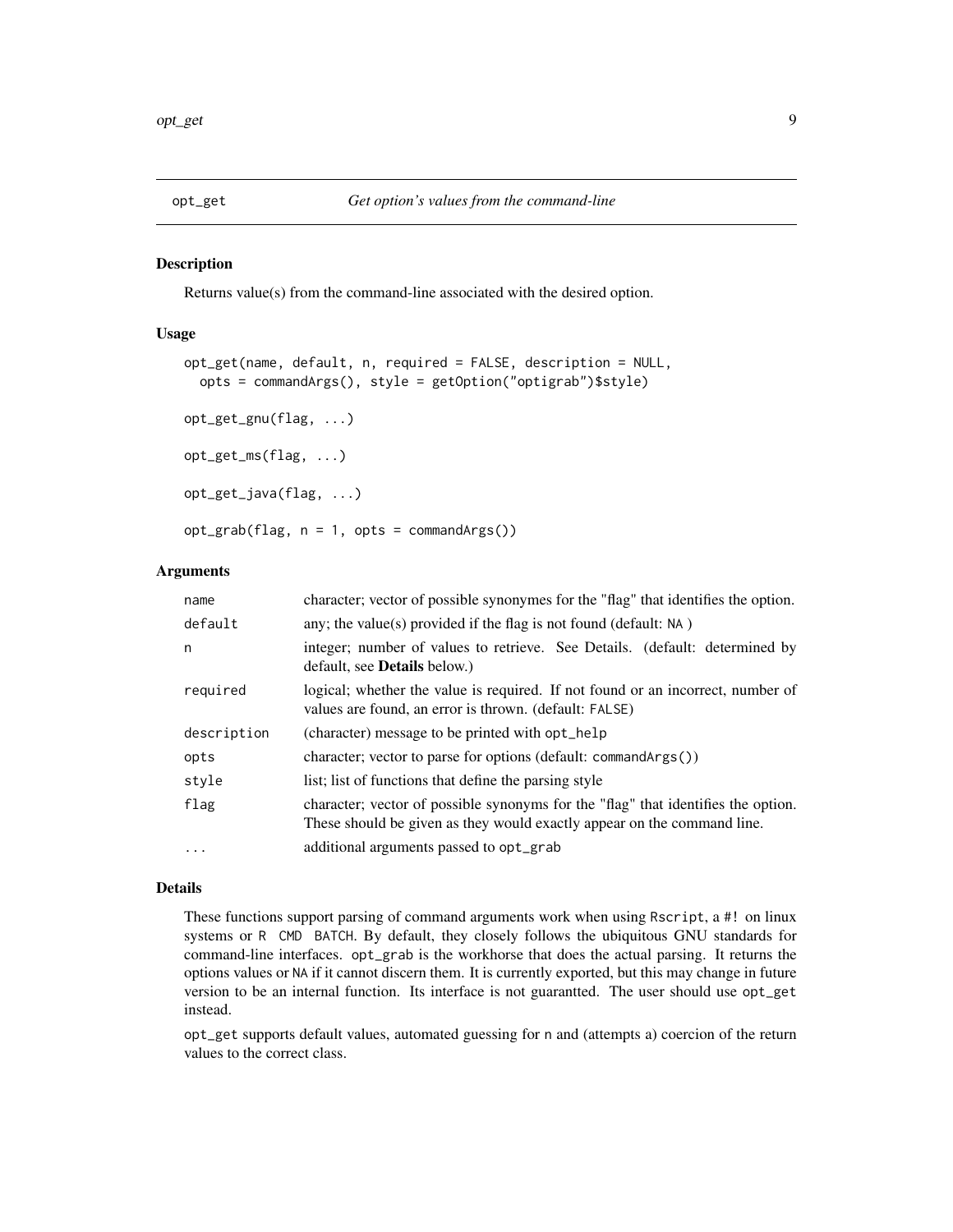#### <span id="page-9-0"></span>Value

opt\_grab always returns a character; it is either the value for the flags or NA\_character\_ if if they cannot be parsed.

opt\_get returns a value the command-line value as specified by the arguments or produces an error if the value could not be determined and required==TRUE.

## Selecting n

Except in rare-caces, the user should not have to specify n. This is determined from the value of default.

If default is a logical value, i.e. TRUE or FALSE, n is assumed to take no arguments. Presents of the flag on the command line will return TRUE, absense of the flag returns false.

If default is another type than logical, n is selected as length(default).

If default is missing, n is 1.

#### automatic coercision

Command-line arguments are character vectors. If default is supplied then the opt\_get attempts to coerce the values it returns to class(default). The user might wish to supply the correct methods to handle the conversions.

## side-effects

opt\_grab has the additional side-effect of keeping track of the arguments. This is useful for keeping track of

flag is used to identify the command line flag. It can include all synonyms for the flags.

n the number of value(s) to retrieve from the command line. If  $n=0$ , then a logical value is returned indicating whether the flag exists

required indicates if a value is required. If the the flag is not found and there is no default given or if there is not the correct number of value(s) an error is raised.

opts is the vector from which options are parsed. By default, this is commandArgs().

#### References

[GNU Command Line Standards](http://www.gnu.org/prep/standards/standards.html)

#### See Also

[commandArgs\(\)](#page-0-0)

```
opts <- c( '--foo', 'bar' )
opt_get('foo')
opt_get( c('foo'), opts=opts )
opt_grab( c('--foo'), opts=opts )
```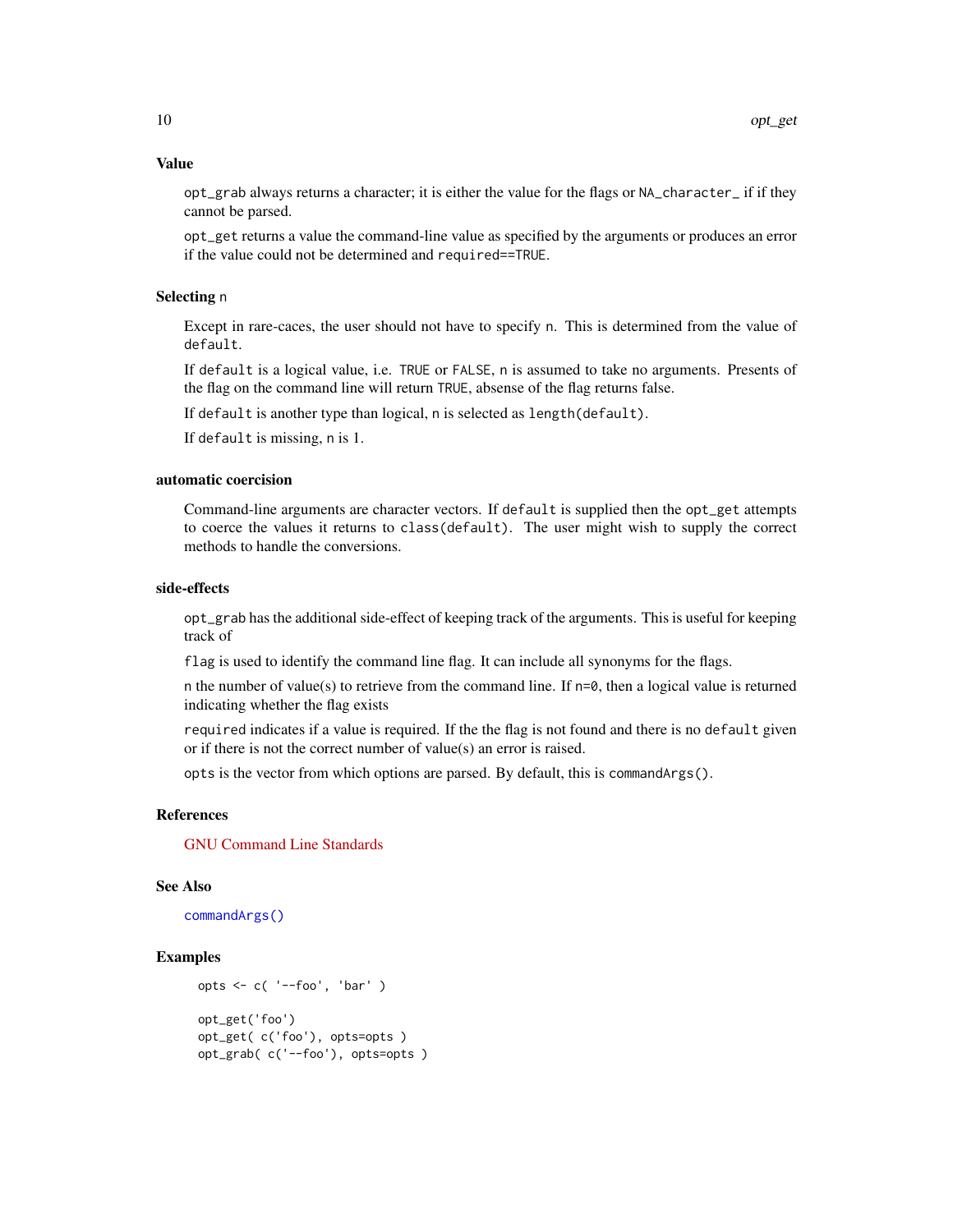```
opt_get_ms( c('foo'), opts=c('/foo', 'bar' ) )
 opt_get_java( c('foo'), opts=c('-foo', 'bar' ) )
 # Using pipes:
 ## Not run:
   c('foo', 'f') %>% opt_get('bar')
## End(Not run)
```
opt\_get\_args *Return arguments to Rscript*

#### Description

Arguments to a script are those following the --args argument.

#### Usage

opt\_get\_args(opts = commandArgs())

#### Arguments

opts character; vector of arguments, (Default: commandArgs()) Returns the user provided arguments, i.e. those following (the first) --args flag. This is identical to what is done by commandArgs( trailingOnly = TRUE ) does. This is included an used since it supports testing/modifying the commandArgs array.

#### Value

character; vector stripping elements preceding and including (the first) --args flag.

## See Also

- [base::commandArgs\(\)](#page-0-0)
- [opt\\_grab\(\)](#page-8-2)

```
opt_get_args()
opt_get_args( opts=c( "Rscript", "-a", "-b", "--args", "-c", 3, "-d" ) ) # "-c" "3" "-d"
opt_get_args( opts=c( "-a", "-b", "--args", "-c", "--args", "-d" ) ) # "-c" "-d"
opt_get_args( opts=c( "--foo", "bar") )
```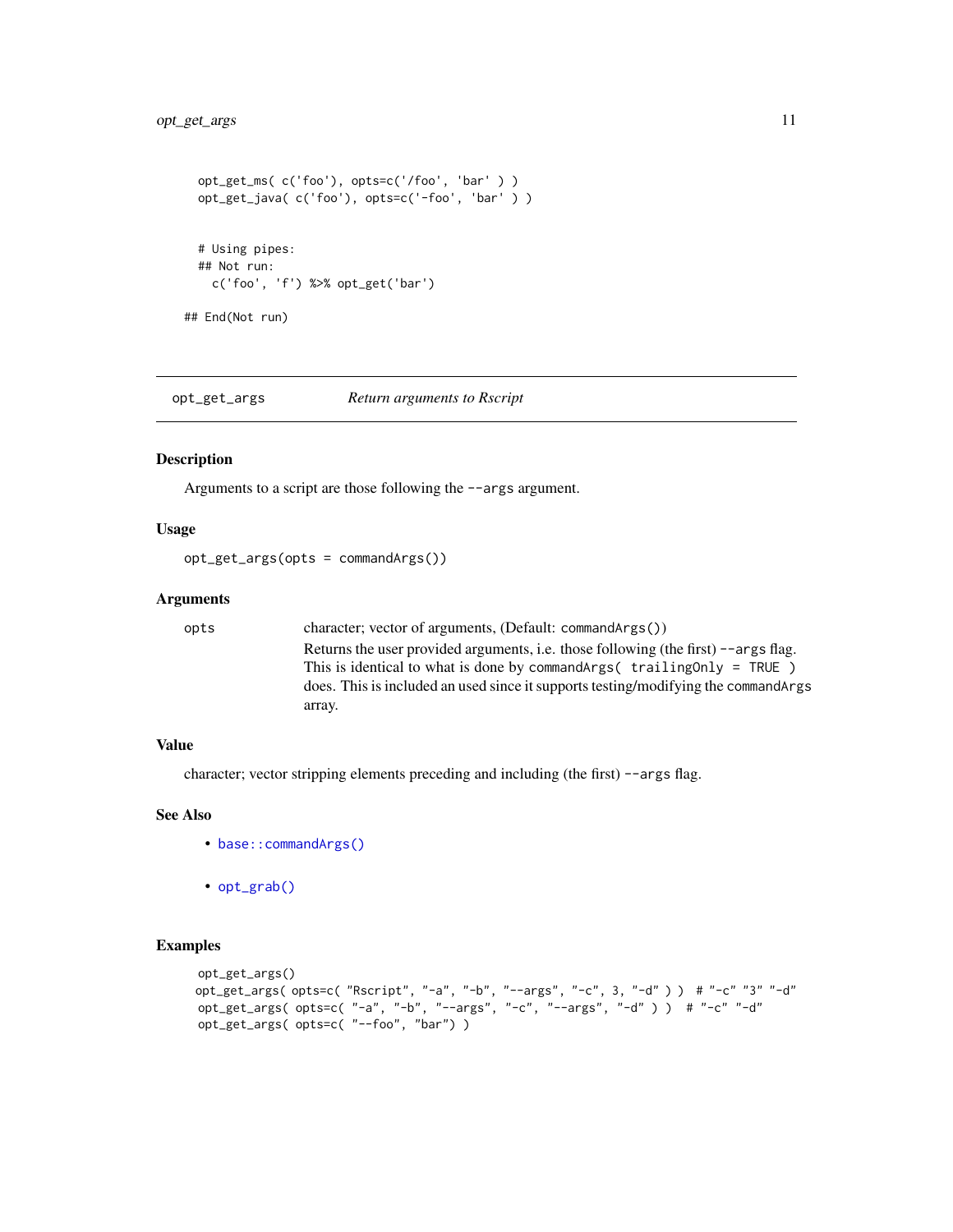<span id="page-11-0"></span>

Get path current running script

## Usage

```
opt_get_path(opts = commandArgs(), full.name = FALSE)
```
## Arguments

|           | This function is deprecated, use this file instead.                        |
|-----------|----------------------------------------------------------------------------|
| full.name | boolean; expand to full path(?)                                            |
| opts      | character; cector from which to parse options (default: command $Arg(s)$ ) |

## Value

character; path to Rscript or NA if there isn't one.

## References

<http://stackoverflow.com/questions/1815606/rscript-determine-path-of-the-executing-script>

#### See Also

- [opt\\_grab\(\)](#page-8-2)
- [base::commandArgs\(\)](#page-0-0)

## Examples

optigrab:::opt\_get\_path()

opt\_get\_verb *Get verb from the command line*

### Description

Return the verb for the application. The verb is the first argument that is not part of an option.

#### Usage

```
opt_get_verb(opts = commandArgs())
```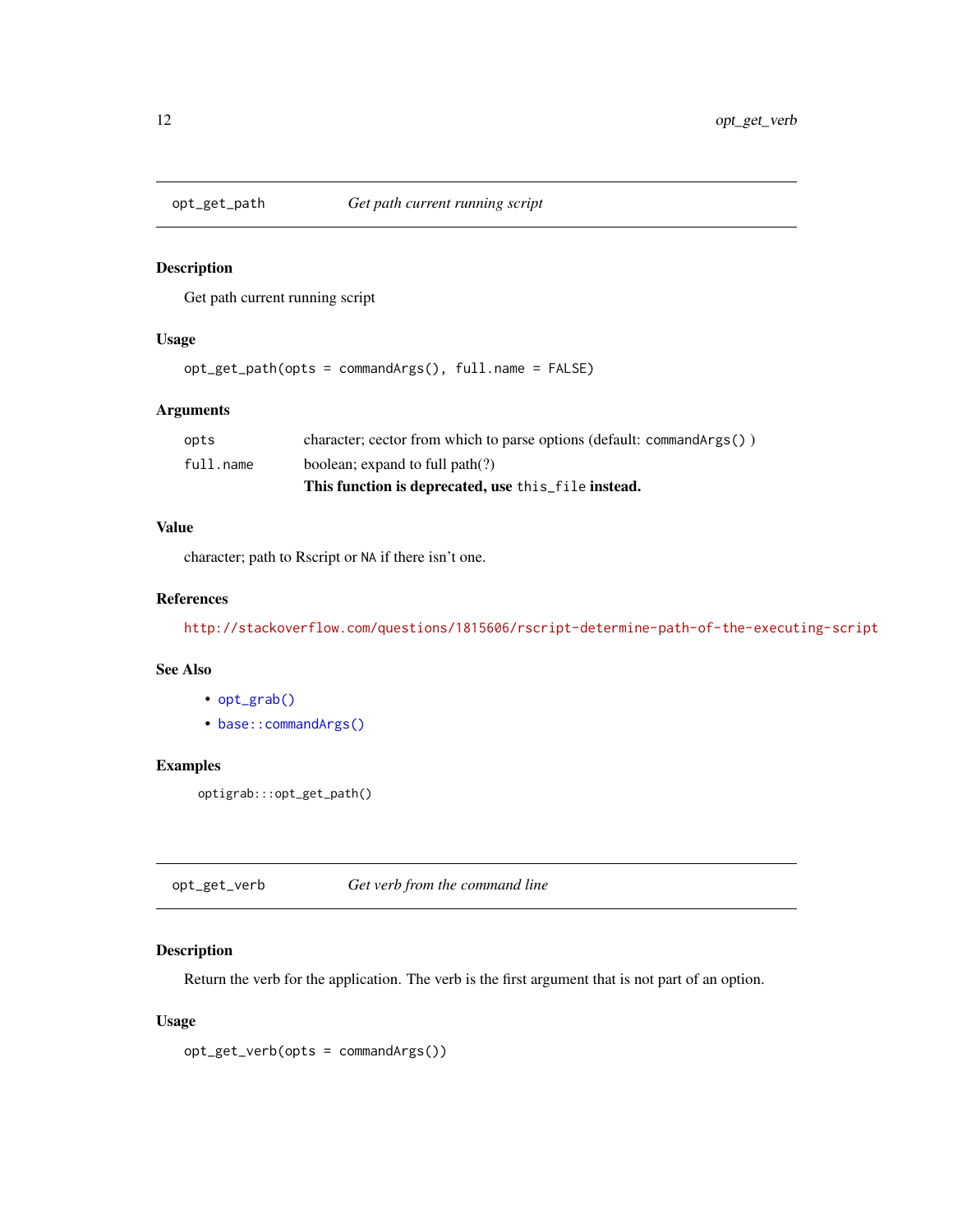#### <span id="page-12-0"></span>opt\_help 13

#### Arguments

opts character; Vector from which to parse options (default: commandArgs() )

## Details

Some applications such as *git* support command verbs, e.g. push, fetch, etc. These style arguments can be retrieved by opt\_get\_verb.

opt\_get\_verb look for the first unaccounted for options (after --args). The number of options needed by each flags is determined by and saved by calls to [opt\\_get\(\)](#page-8-1). See the details to see how n is automatically determined. When not explicitly defined the number of options needed by each flag is 1. Becasue of this, it convention to call opt\_get\_verb after all opt\_get calls. For most simple applications, it likely doesn't matter.

#### Value

character of length 1; the verb found from the command-line. NA if a verb cannot be identified.

#### **Assumptions**

opt\_get\_verb assumes any flags occurring before the verb have exactly 1 value. A command line such as "> myscript –verbose verb" will be misparsed; the code will assume that "verb" is the value of the flag "–verbose"

#### See Also

- [opt\\_get\(\)](#page-8-1)
- base:: commandArgs()

#### Examples

```
opt_get_verb() # commandArgs()
```
opt\_help *Automatic usage/help information*

#### **Description**

Prints program usage information and, if used non-interactively, exits.

#### Usage

```
opt_help(name = c("help", "?"), opts = commandArgs())
```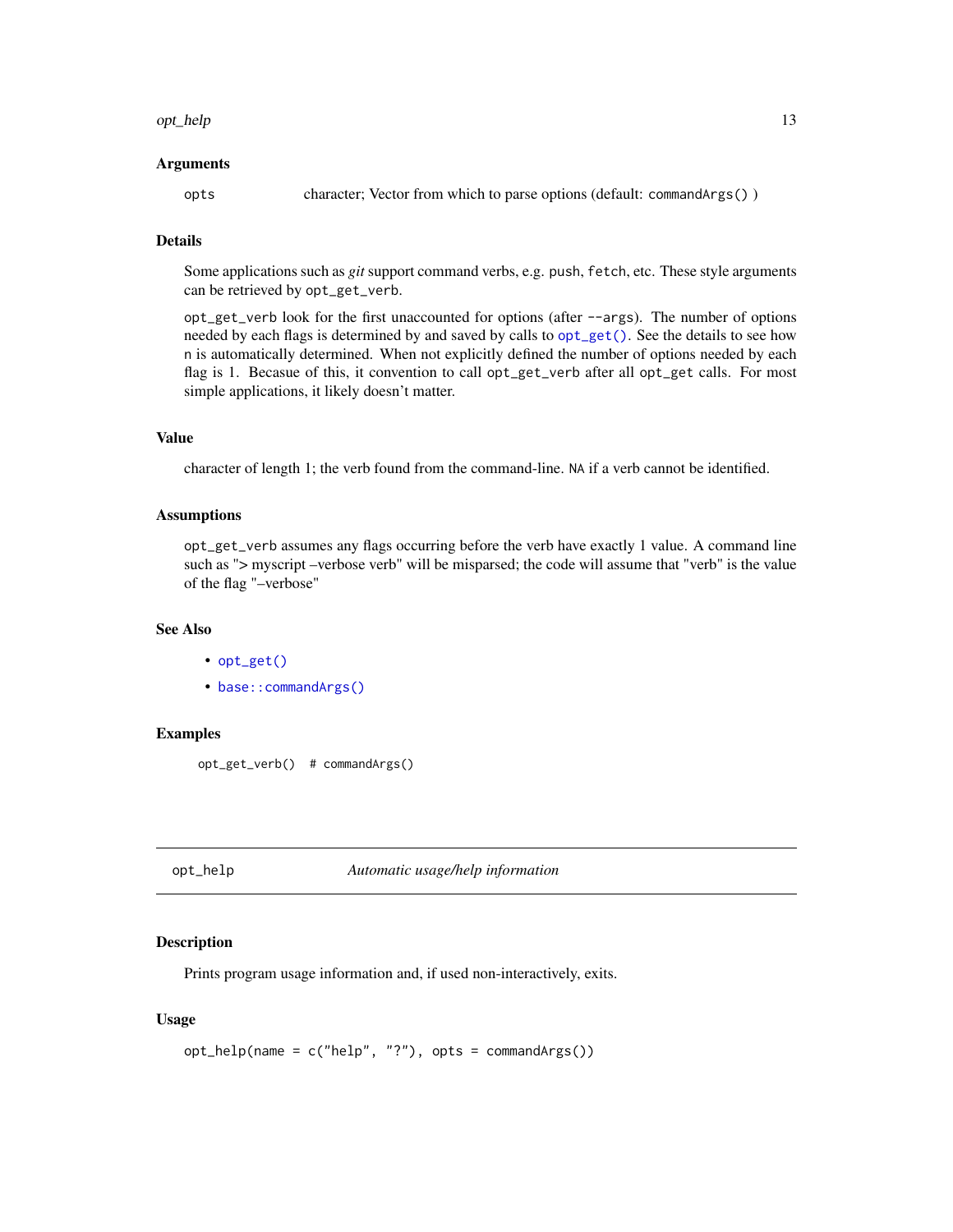## <span id="page-13-0"></span>Arguments

| name | character; vector of names/aliases to use                                                |
|------|------------------------------------------------------------------------------------------|
| opts | character; vector from which to parse options (default: command $\text{Arg}(t)$ )        |
|      | Usage information is generated from opt_get calls made prior to opt_help.                |
|      | opt_help shused will will not be shown. It is considered best practice to handle         |
|      | all option parsing in a block at the beginning of the application. $opt_{\text{help}}()$ |
|      | would be best placed at the end of that block                                            |

## Value

logical; returns TRUE if command-line options contain a help flag, FALSE otherwise. Mainly opt\_help is used for side-effects of printing usage/help information,

### See Also

[base::commandArgs\(\)](#page-0-0)

## Examples

```
opts \leq c( "--foo", "bar")
optigrab:::opt_grab( "--foo")
optigrab:::opt_help()
```
opt\_split\_args *Split command arguments*

## Description

Splits command argument vector to name, value pairs. This is an internal function and should generally not be called directly.

## Usage

```
opt_split_args(opts = commandArgs())
```
## Arguments

| opts | character; vector of arguments. (Default: commandArgs())           |
|------|--------------------------------------------------------------------|
|      | $opt\_split\_args$ splits and value containing an equal $(=)$ sign |

## Note

non-exported

## See Also

• [opt\\_grab\(\)](#page-8-2)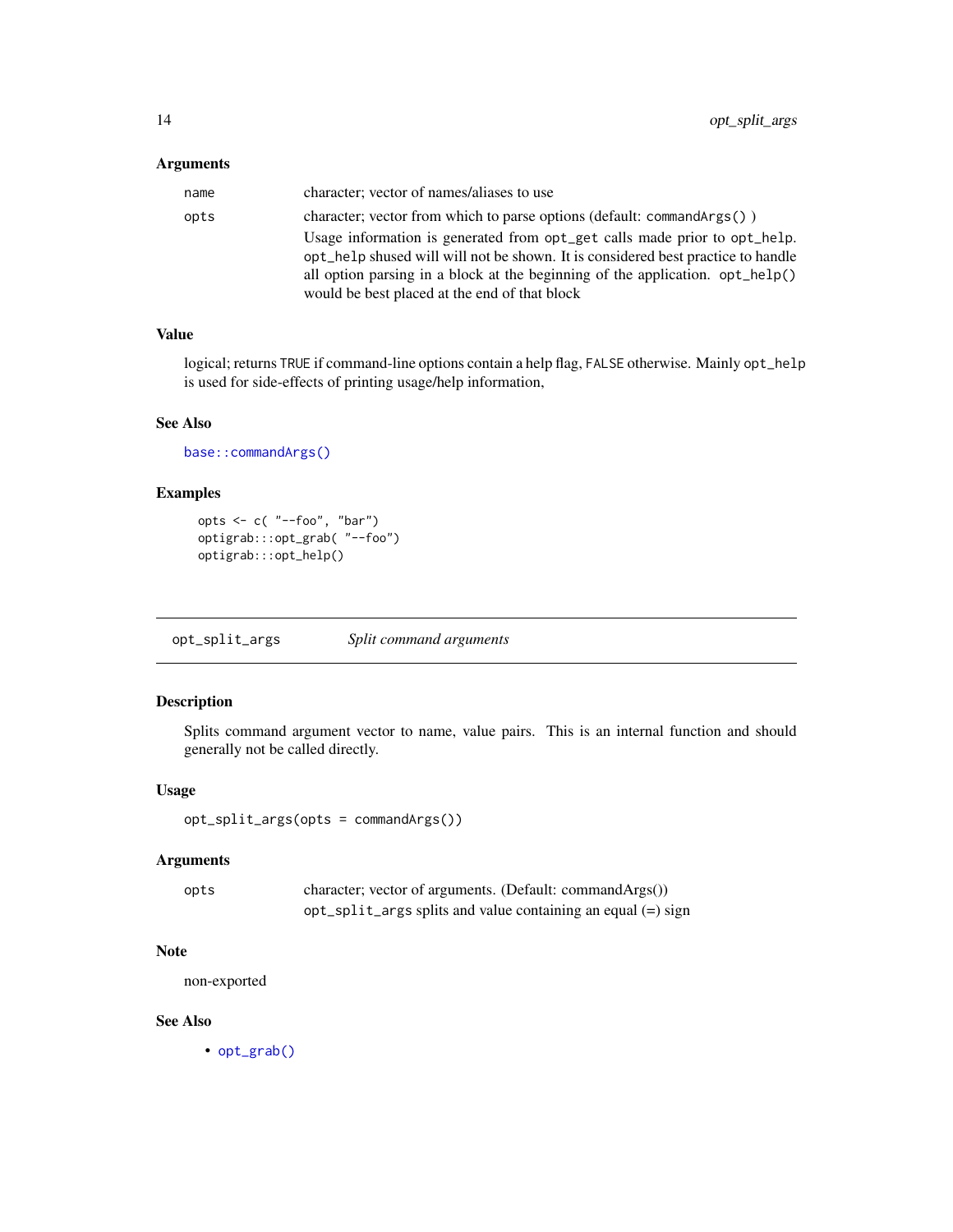#### <span id="page-14-0"></span>opt\_style 15

## Examples

```
optigrab:::opt_split_args()
optigrab:::opt_split_args( opts=c( "--foo=hello", "-b=goodbye") )
```
#### opt\_style *Get or set the optigrab style*

#### Description

Get or sets the optigrab style

#### Usage

opt\_style(style)

#### **Arguments**

| style | named list; containing the following functions: flag_test, flag_to_name and    |
|-------|--------------------------------------------------------------------------------|
|       | name_to_flag                                                                   |
|       | If style is not specified, opt_style gets the current optigrab style. If style |
|       | is provided, it must be a named list containing three functions flag test,     |
|       | flag_to_name and name_to_flag.                                                 |

## Value

If style is not provided, returns a list of styles, otherwise used for the side-effect of setting the option

#### flag\_test

Accepts a character vector and returns a logical vector indicating whether the elements are flags.

#### flag\_to\_name

Accepts a character vector of flags and turns them into variable names, usually by stripping delimiters that indicate that they are flags

#### name\_to\_flag

Accepts a character vector of names and transforms them into the flags that would appear on the command line. This is used by [opt\\_grab\(\)](#page-8-2).

## See Also

[gnu\\_style,](#page-1-1) [java\\_style](#page-3-1) or [ms\\_style](#page-3-2)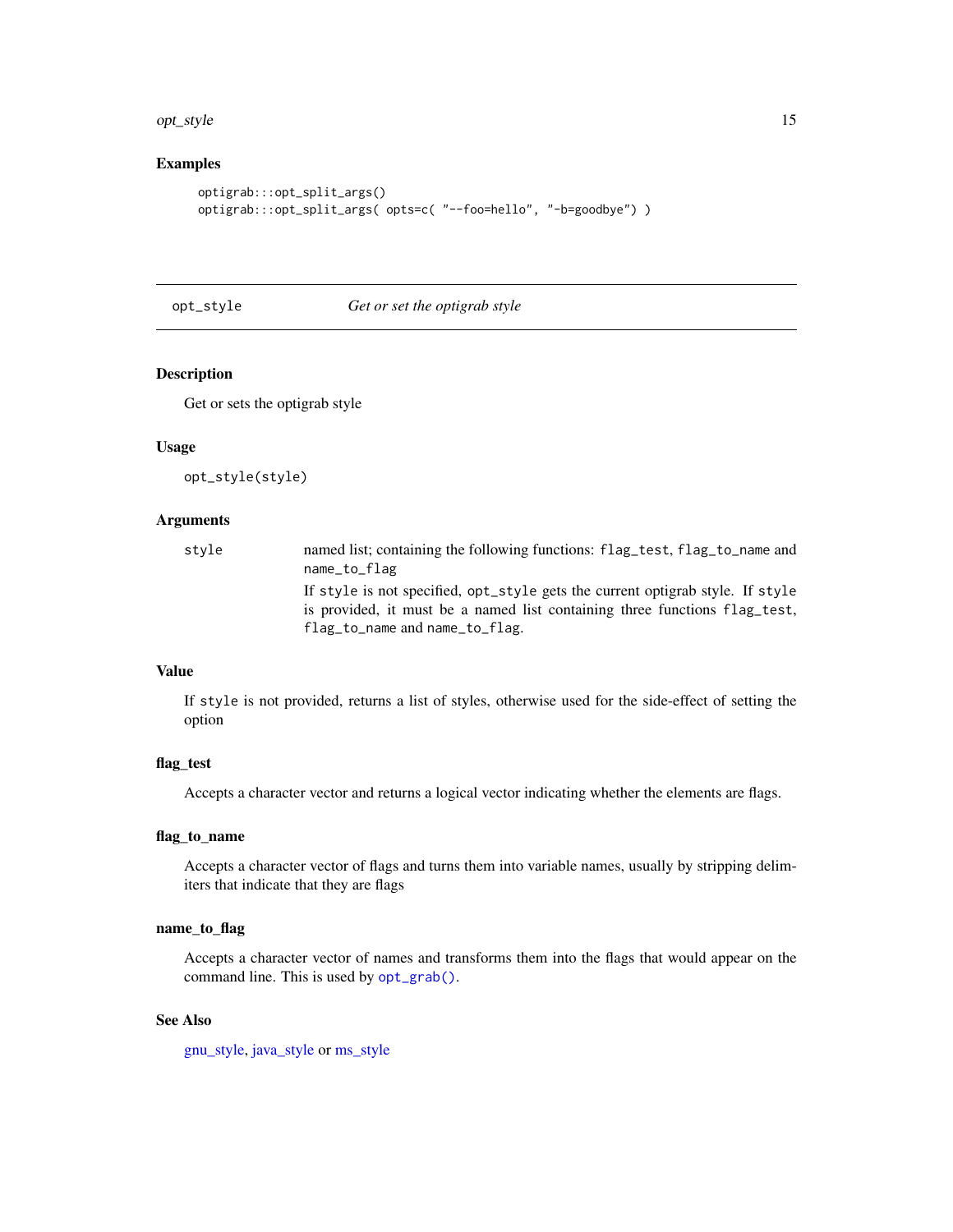## Examples

```
opt_style()
opt_style( optigrab:::gnu_style )
opt_style( optigrab:::java_style )
opt_style( optigrab:::ms_style )
```
#### str\_to\_opts *Split a string bases on whitespace*

### Description

Split a string based on whitespace ignore single- and double quoted entries

#### Usage

 $str\_to\_opts(x = character())$ 

#### Arguments

x character; string to parse as if it is a command line This is an internal function used predominantly for testing. It might be deprecated in the near future.

#### Value

A character array that could be similar to that provided by commandArgs.

#### Note

not-exported, by design

#### See Also

[base::commandArgs\(\)](#page-0-0)

#### Examples

```
## Not run:
  str <- 'cmd -t "Say Anything" --character \'Lloyd Dobler\''
  str_to_opts(str)
  split_ws_nonquote(str)
```
## End(Not run)

<span id="page-15-0"></span>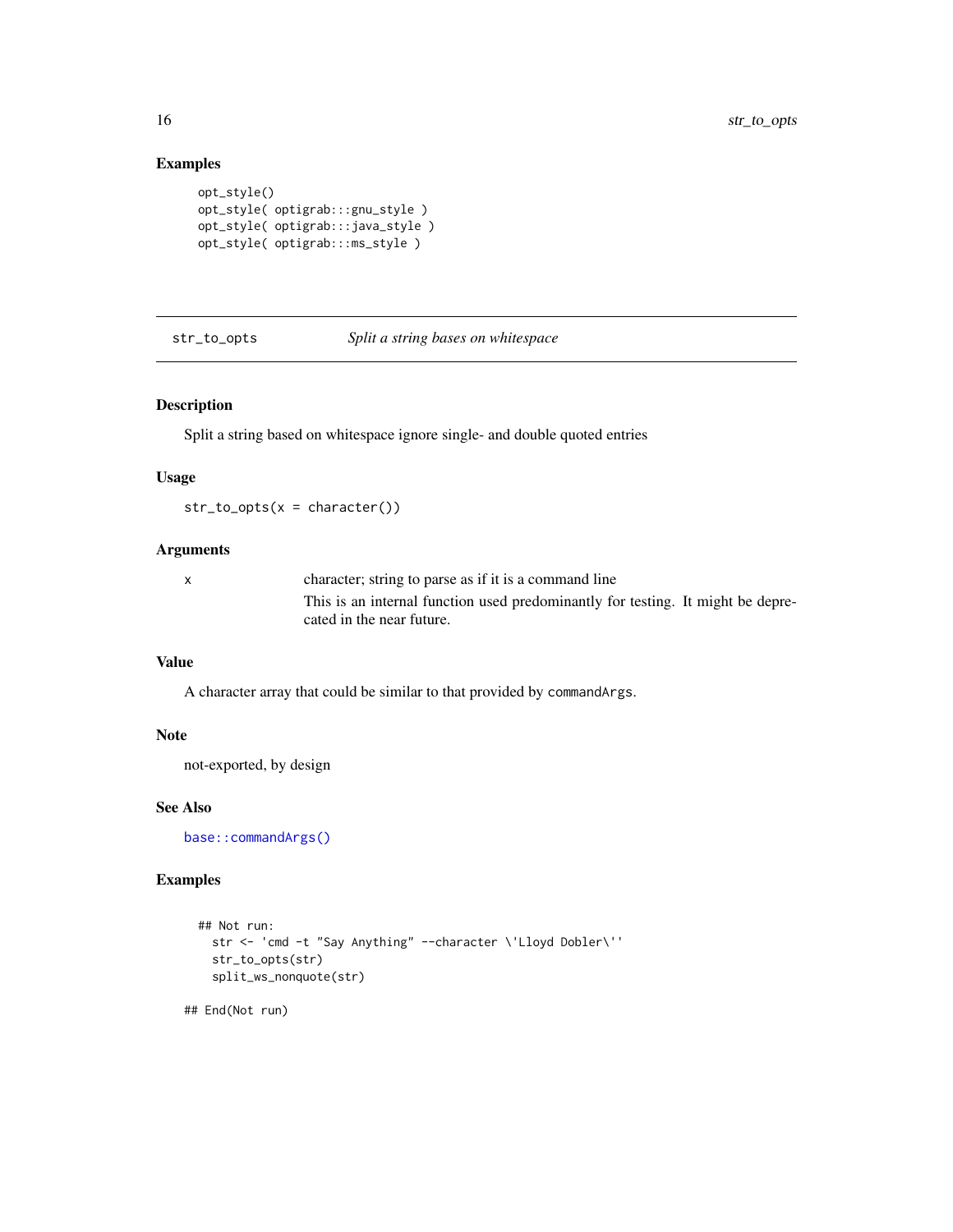<span id="page-16-0"></span>this\_file *this\_file*

## Description

Name or path to the current file

## Usage

```
this_file(opts = commandArgs(), local = TRUE, full.path = TRUE)
```
## Arguments

| opts      | character; vector of arguments. (Default: command $Arg(s()$ )                                                                  |
|-----------|--------------------------------------------------------------------------------------------------------------------------------|
| local     | logical; if TRUE returns the most currently sourced script as opposed to the orig-<br>nal/first source script. (Default: TRUE) |
| full.path | logical; Whetther to return the full path to the sourced file. (Default: TRUE)                                                 |

## Details

this\_file returns the name or path of the executing file whehter the file was invoked from Rscript or in an interactive session. Further it source

Argument local controls whether it is the current file (TRUE) or the orignal, top-level file.

## Value

one-element character vector with the path to the current file; returns NA is in an interactive session not in a file.

## References

<http://stackoverflow.com/questions/1815606/rscript-determine-path-of-the-executing-script>

## See Also

• [opt\\_grab\(\)](#page-8-2)

## Examples

this\_file()